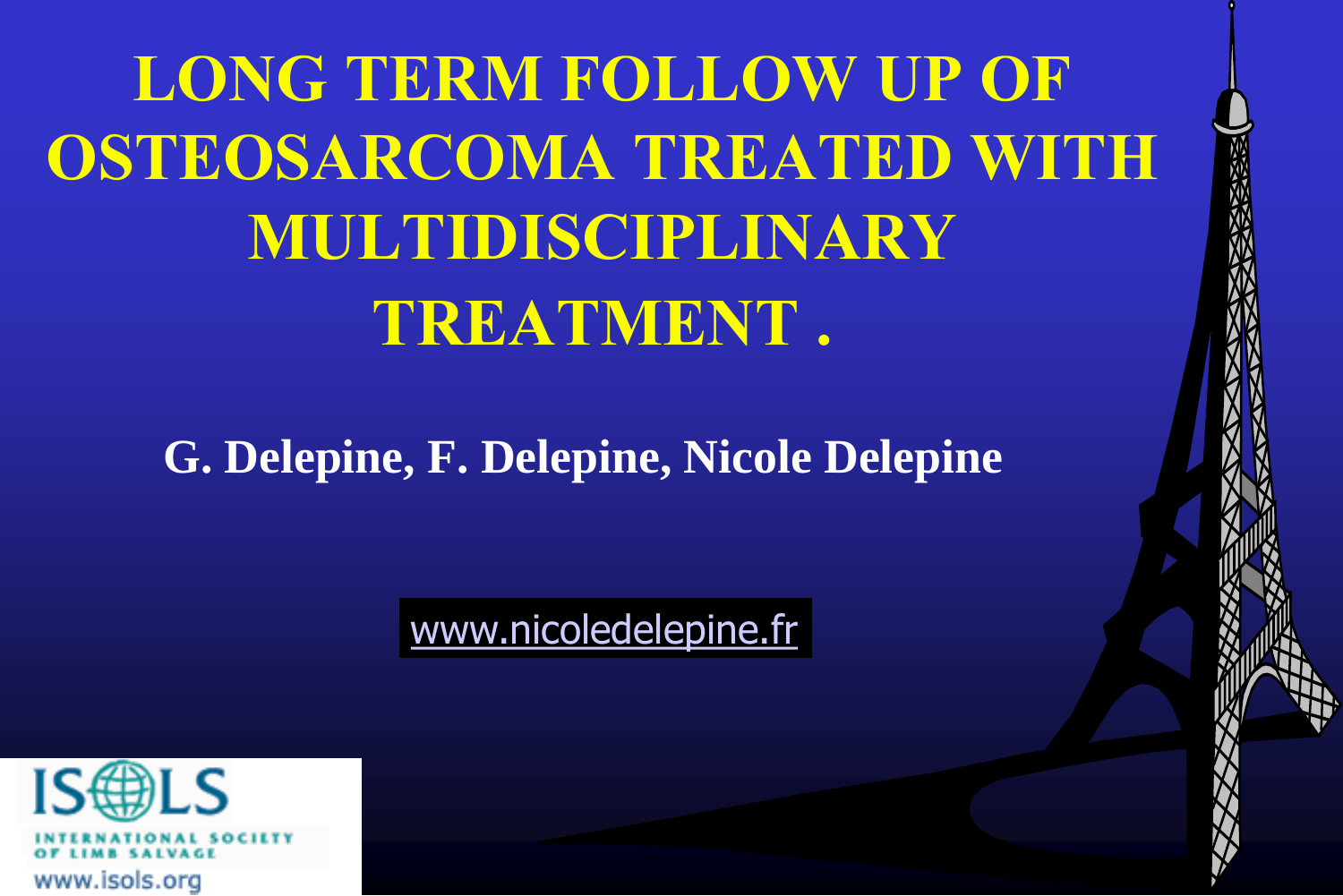#### Purpose of this study

Evaluation of effects of protocols : bidrug therapy Doxo+CCDP) versus HDMTX and for MTX evaluation of escalating induction on toxicity, response of tumours and survival of patients with osteosarcoma.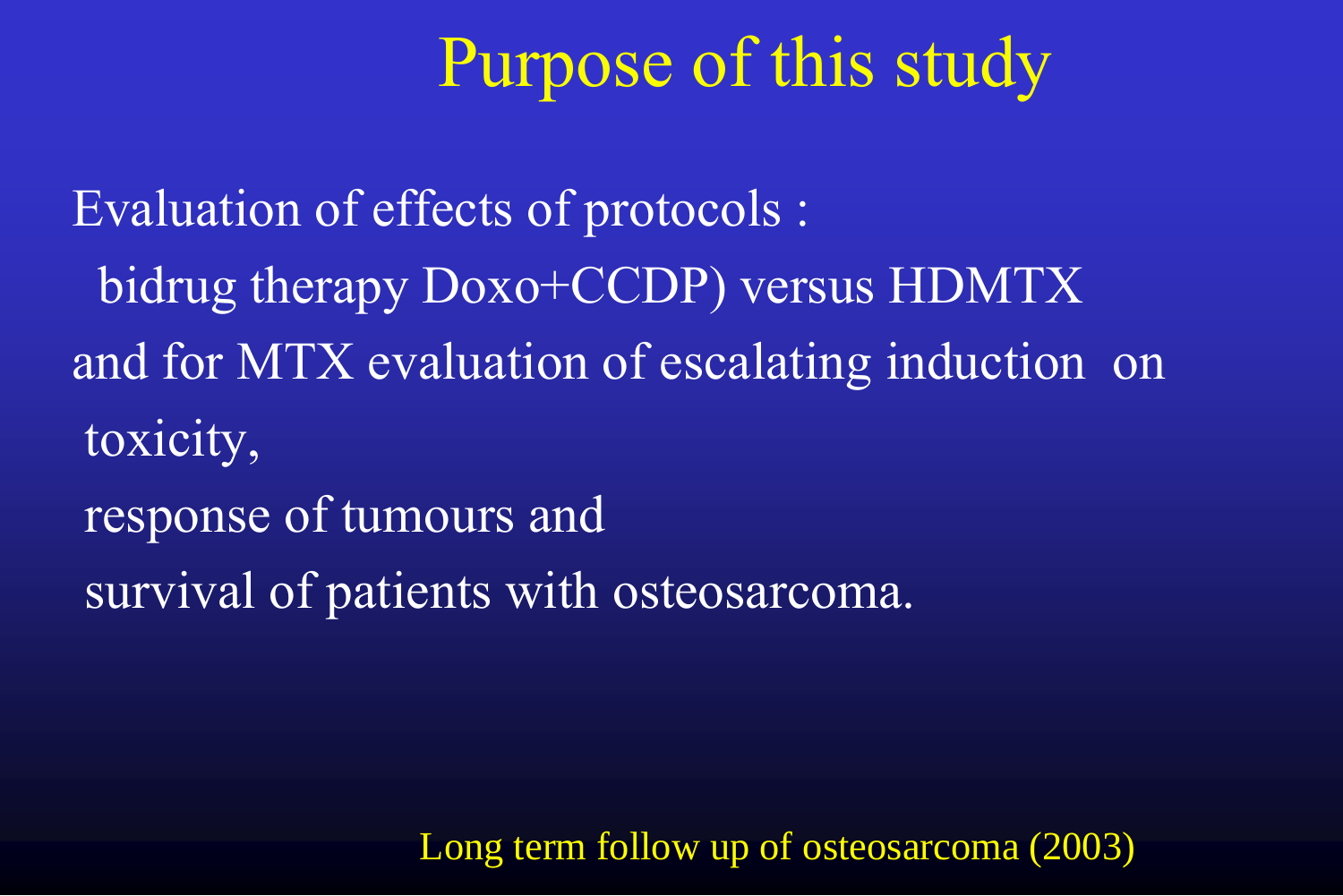# **Patients** (1980 to 1995)

- 106 patients with primary high grade OS fulfilled the classical criteria : non metastatic, resectable tumor,
- previously untreated,
- definitive local treatment administered by the team after preoperative chemotherapy.
- 65 men and 41 women  $(4 \text{ to } 45 \text{ years}; \text{ median.} : 16.8.)$
- 12 p. had upper limb lesions (10 humerus and 2 scapula), 93 lower limb locations (54 femoral, 34 tibial, 2 fibula and 2 inonimate bones, one foot) and 1 maxillar.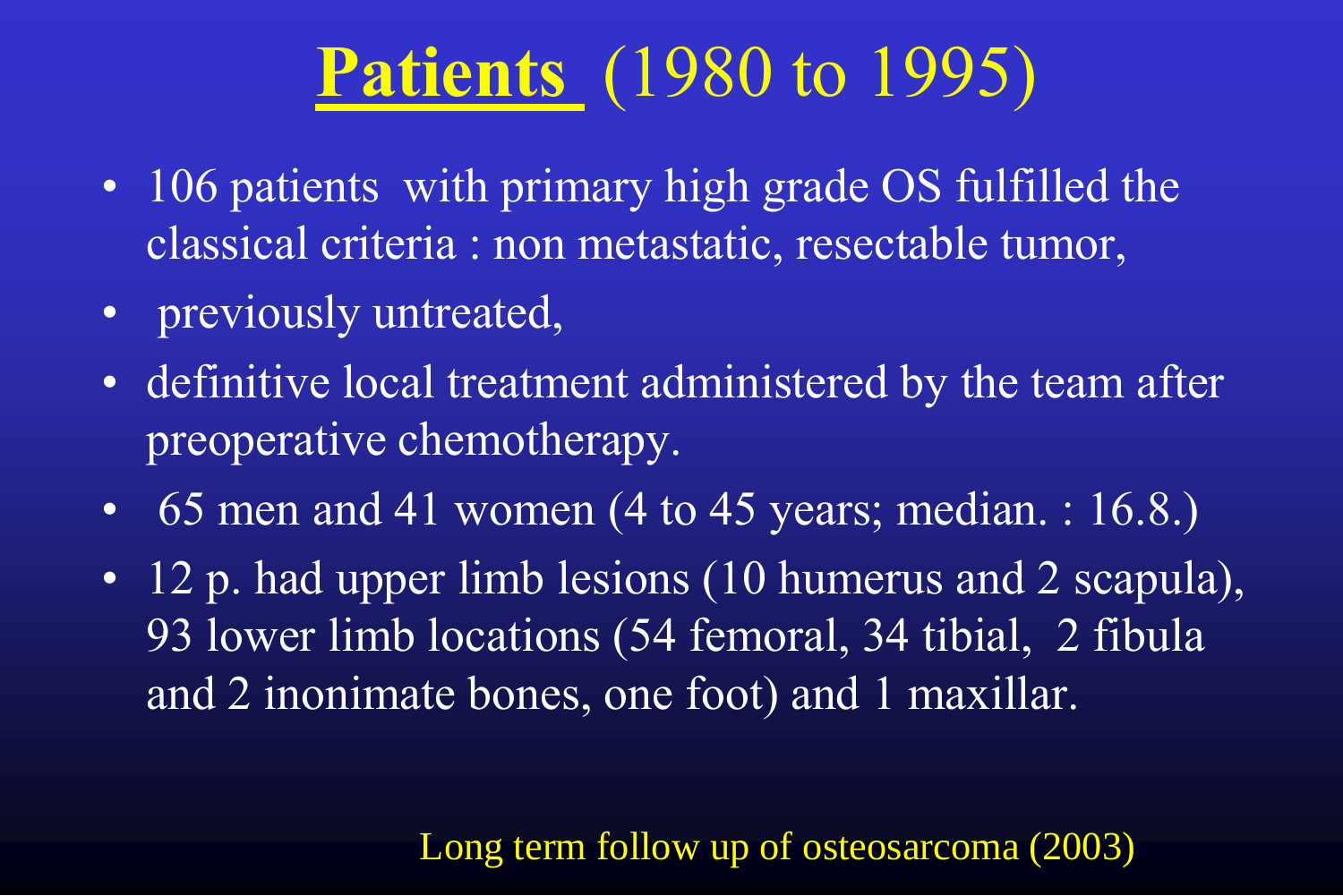

# Size of the tumors

The average diameter of tumor was 12 centimeters (5-28)

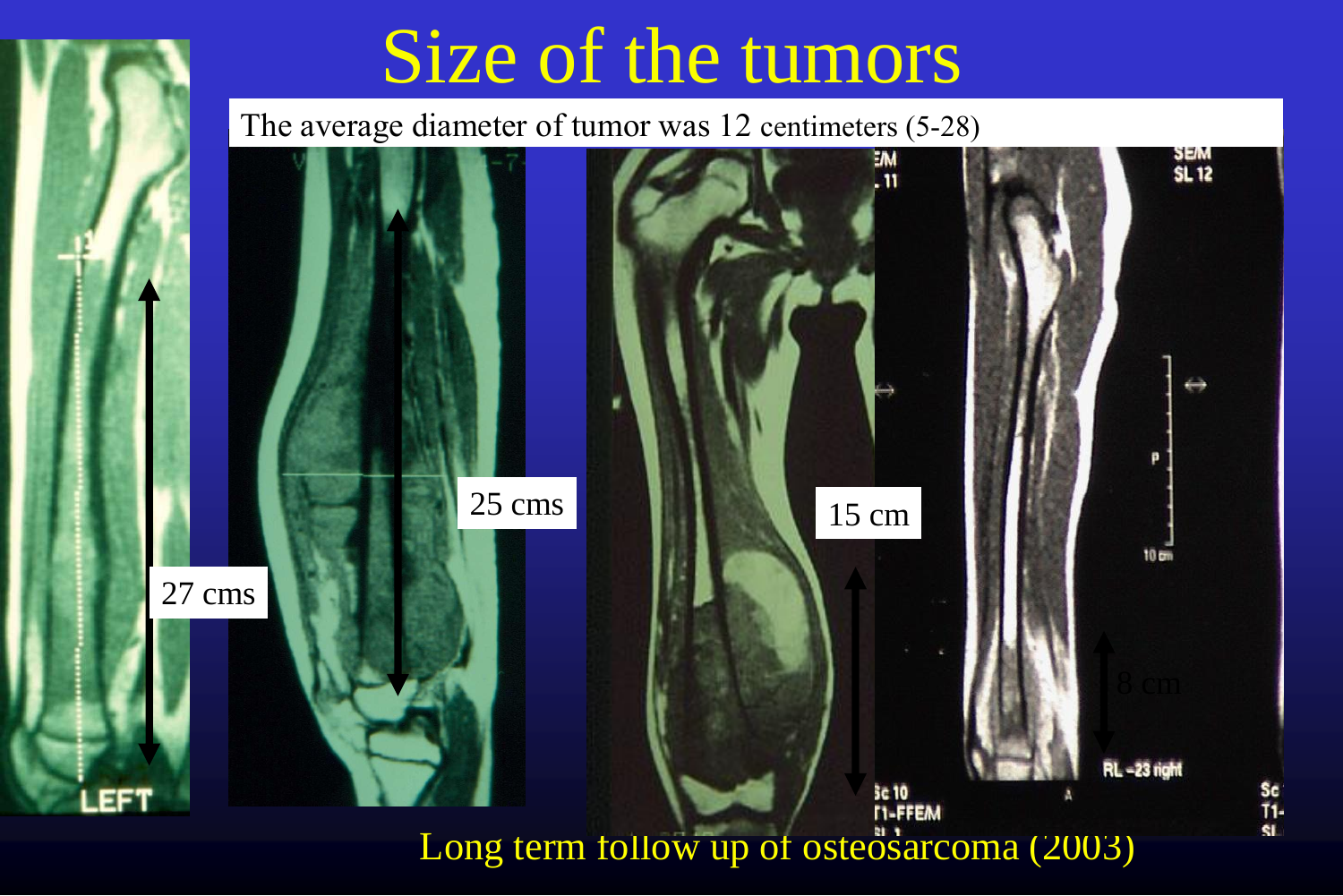#### **Treatment.**

- :Group 1:16 p. received 6 Doxo-CDDP (total dose 300 mg/m² Doxo and 600 mg/m² of CDDP) for 20 weeks.
- Group 2 : 45 p. received a fixed dose of MTX adapted only to age. 35 received part of CT in other centers .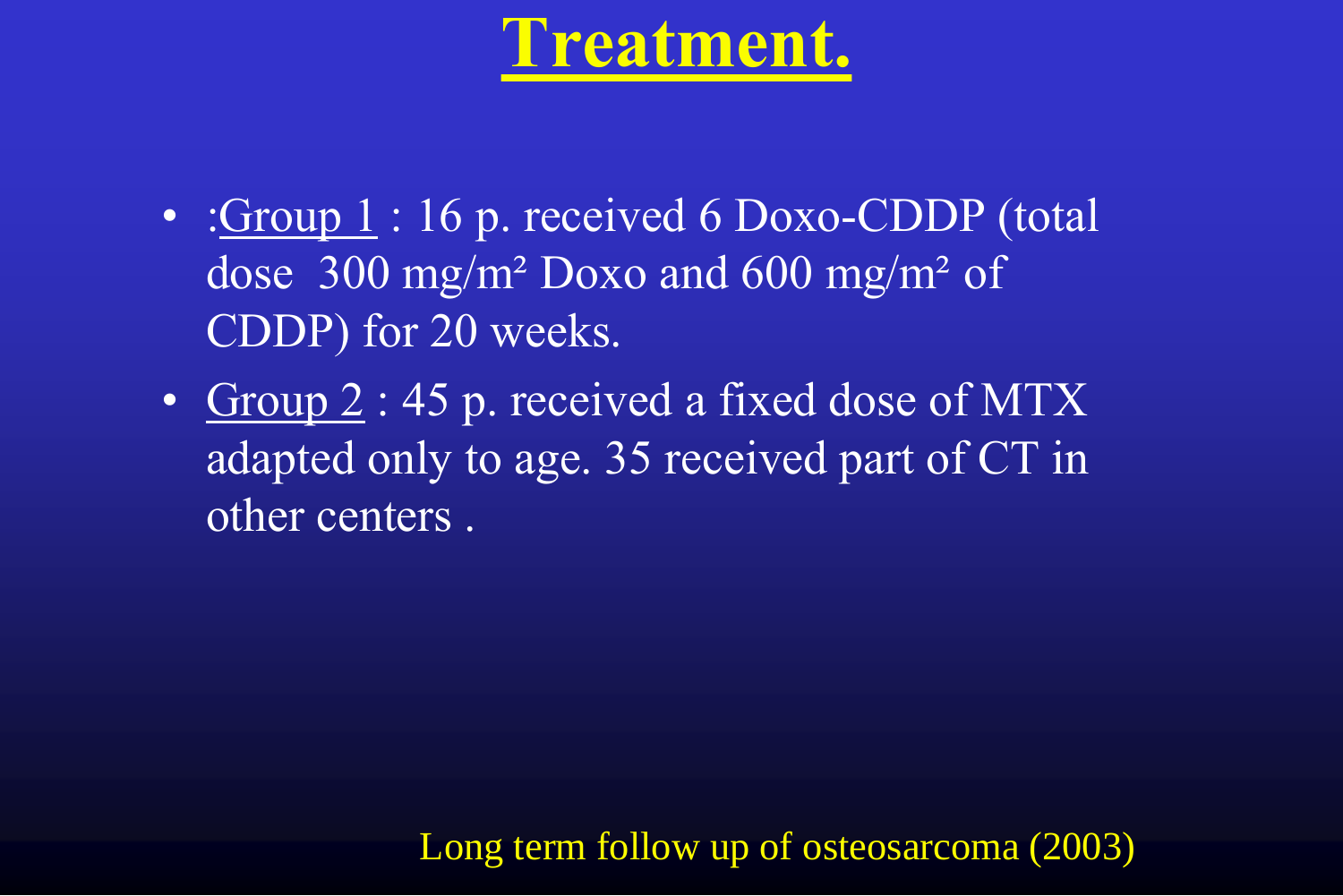# Group 3 (OS DD Protocols)

- 45 p. received escalating doses of MTX.
- The dose of the first course was adapted to age.
- The doses of subsequent courses were adapted to the seric PK of each p.
- and to the response of the tumor in order to reach a serum peak of 1000 µmol/l at the end of the 6 hours infusion and to achieve an objective response.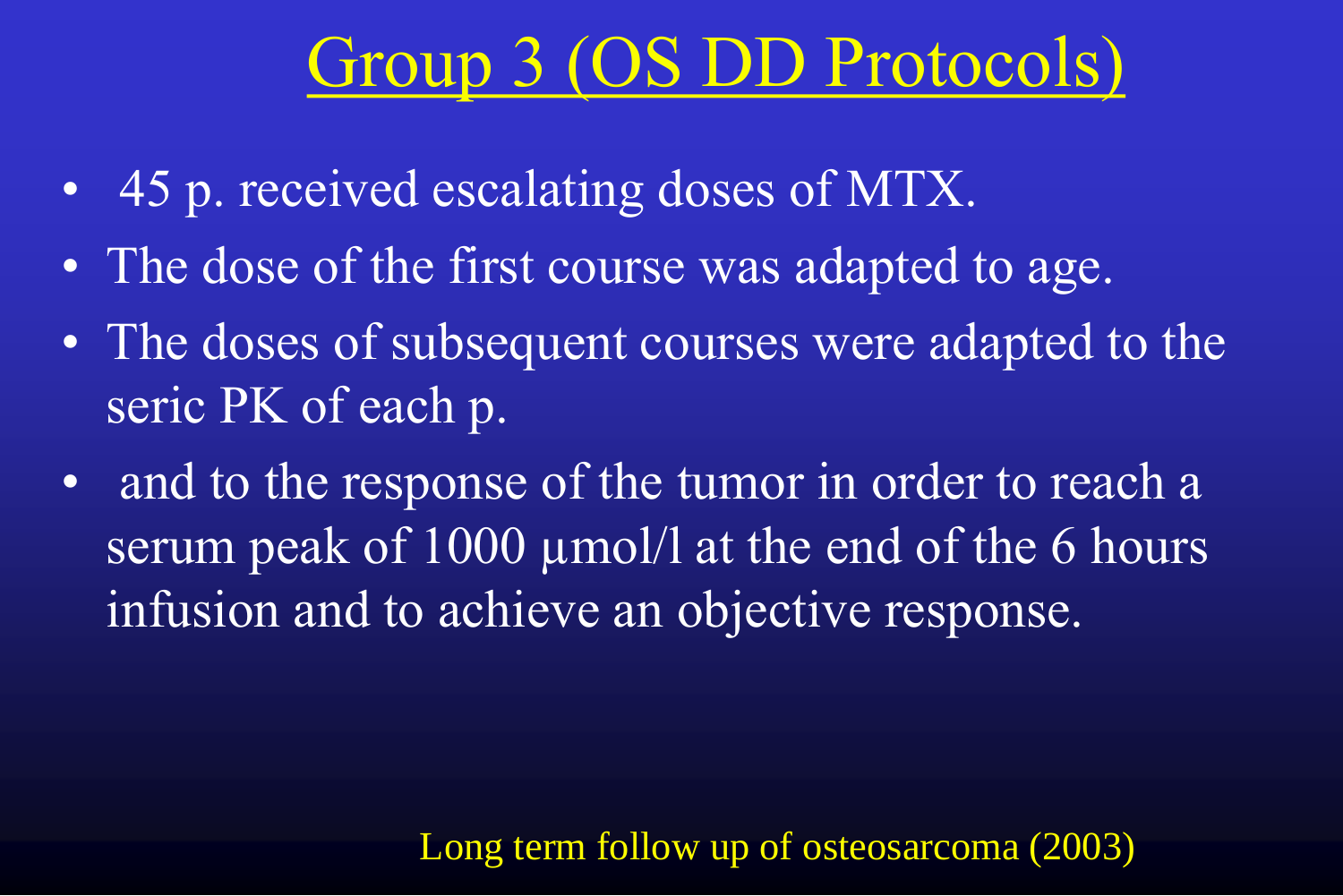## (OS DD) MTX dose of first course

• The dose of the first course was adapted to age. 5-9 y : 18 g/m²,  $10/15$  y :  $15$   $\rm g/m^2$ ,  $> 15 : 12$  g/sqm. For the same dose inter patient variability of serum peaks was high.

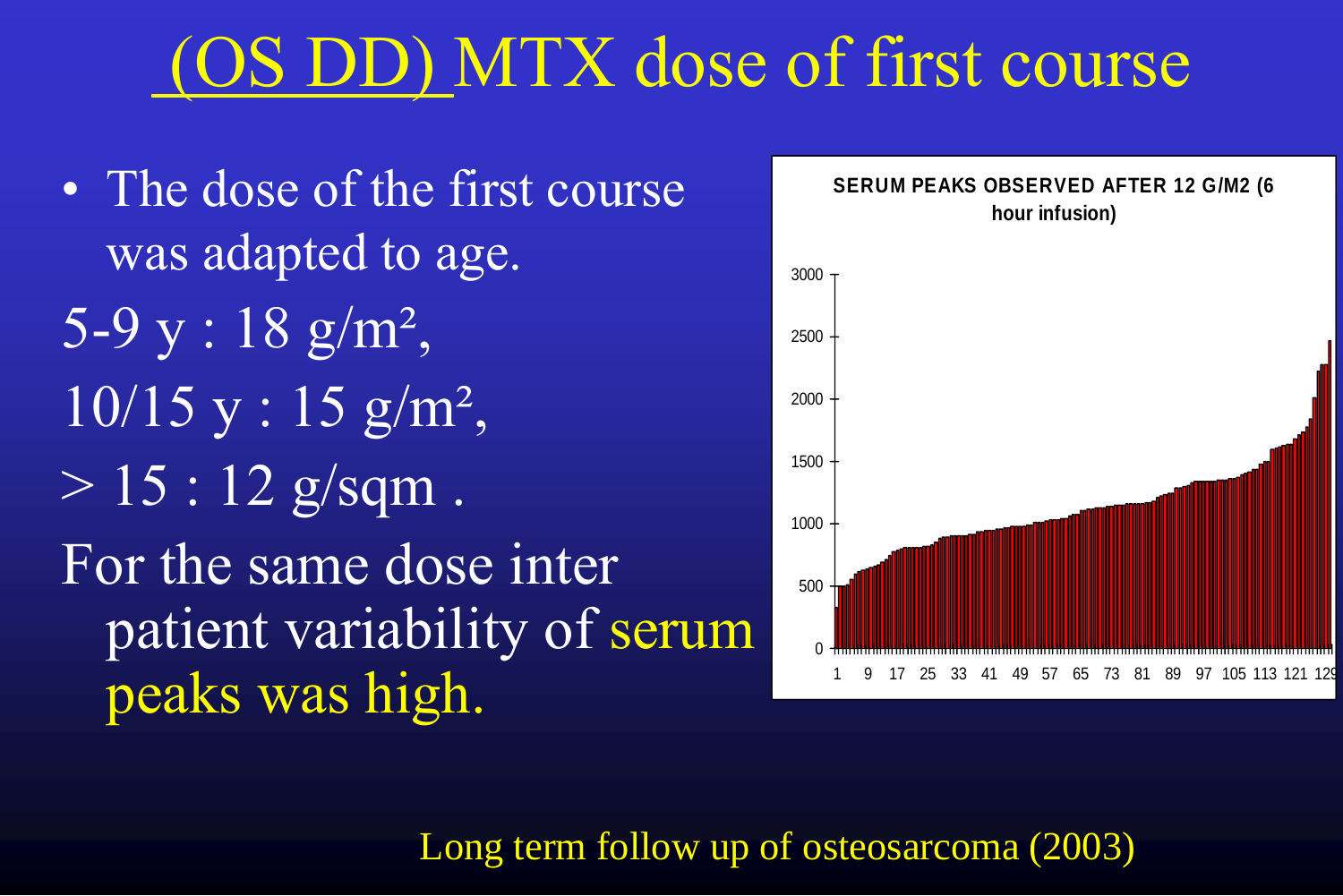#### (OS DD) Dose escalation schedule

- The doses of subsequent courses were adapted to the seric PK of each p.
- and to the response of the tumor in order to reach a serum peak of 1000 µmol/l at the end of the 6 hours infusion and to achieve an objective response.

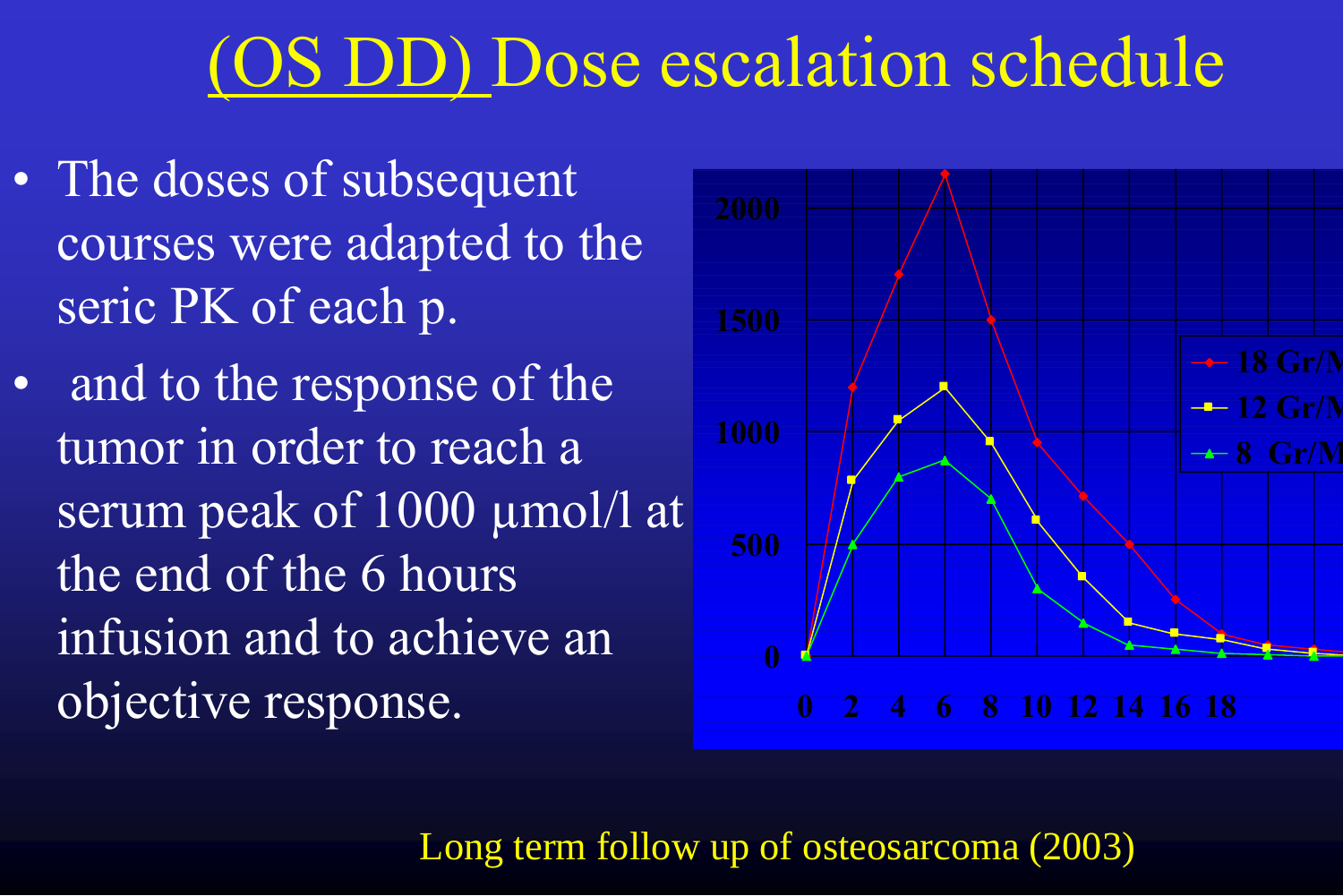#### Local treatment

- 1 had a radical hip desarticulation
- others underwent limb salvage.
- In 18 bad responders marginal resection received local radiotherapy.





Periacetabular resection +prosthesis

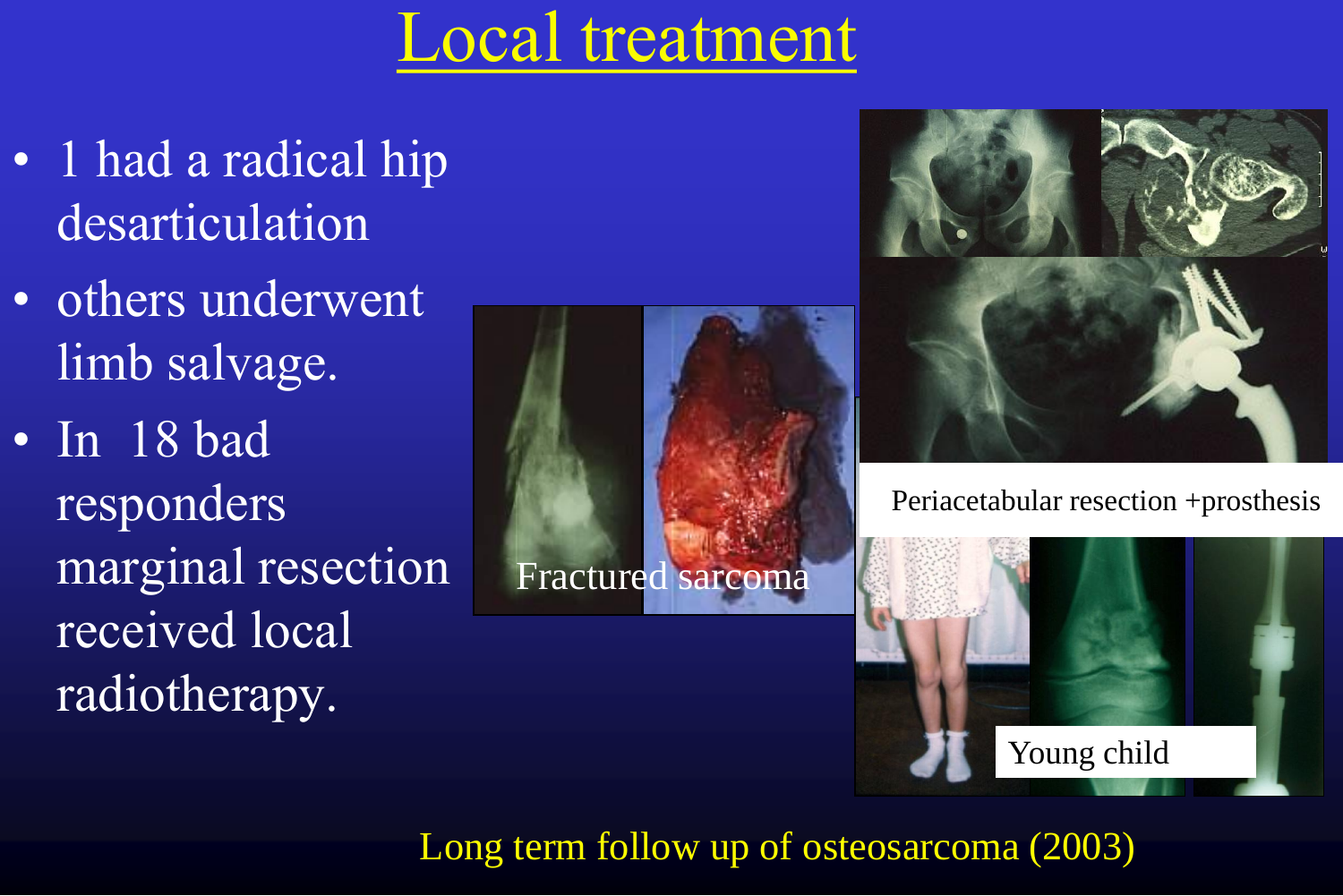# **Results**

- G2 p. received a mean dose of  $10,5$  g/m<sup>2</sup>/course and G3 p. a mean dose of 13.5 g/m²/course (mean seric concentration of respectively 850 µmol/l and 1175 µmol/l).
- In G3 a dose escalation was necessary in nearly 70  $\%$  of cases (32/45) due to low serum concentration (15), lack of clinical response (9) or both (8). The average dose increase was 35 % of the first given dose.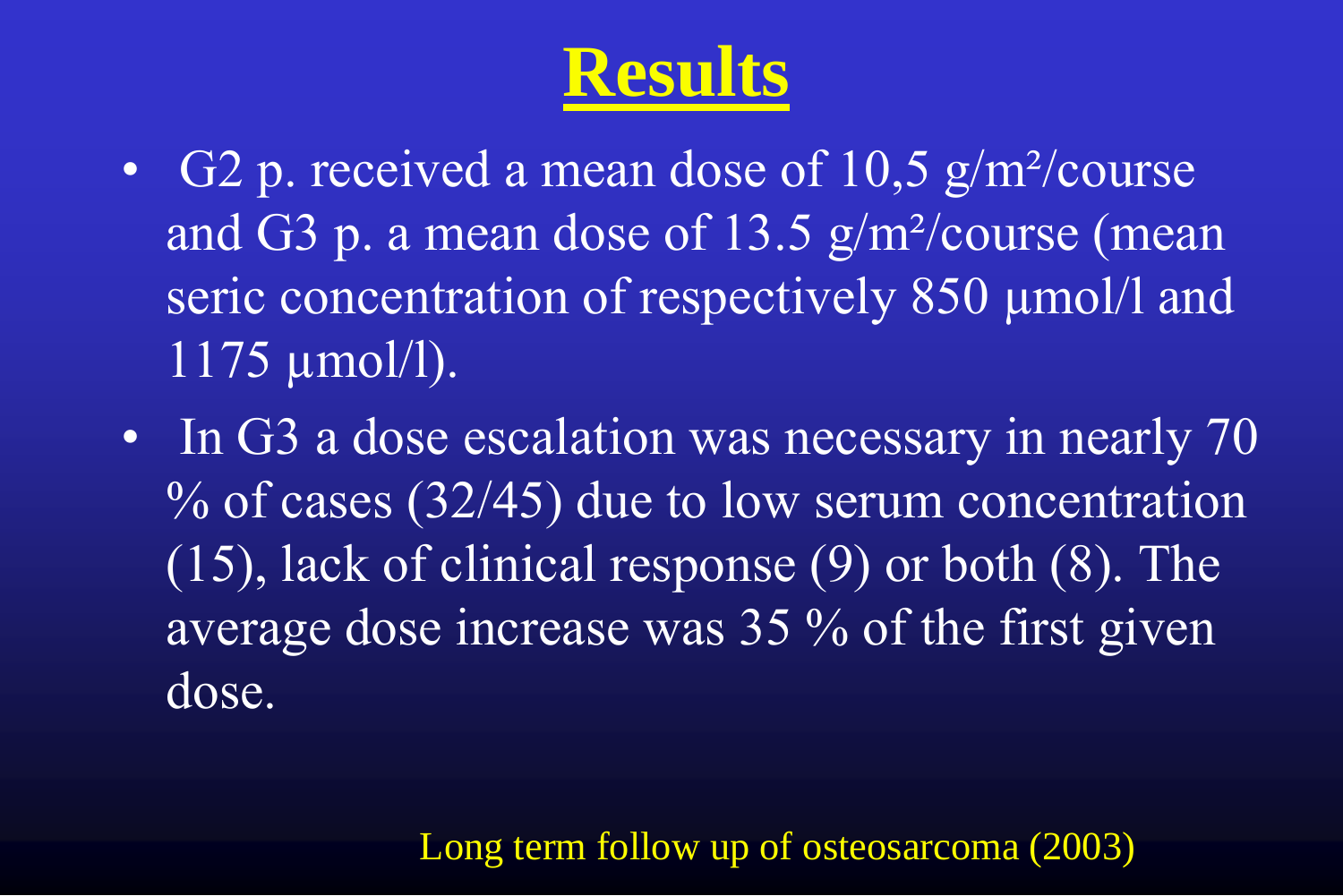#### Limiting factor of dose escalation

- No significant difference in toxicity of MTX was observed in the p. with escalating dose compared to the p. with a fixed dose
- Hepatic toxicity was the main limiting factor of postoperative MTX.
- Observed in 7 %) courses of MTX (it resulted in early stopping of MTX in 4 patients.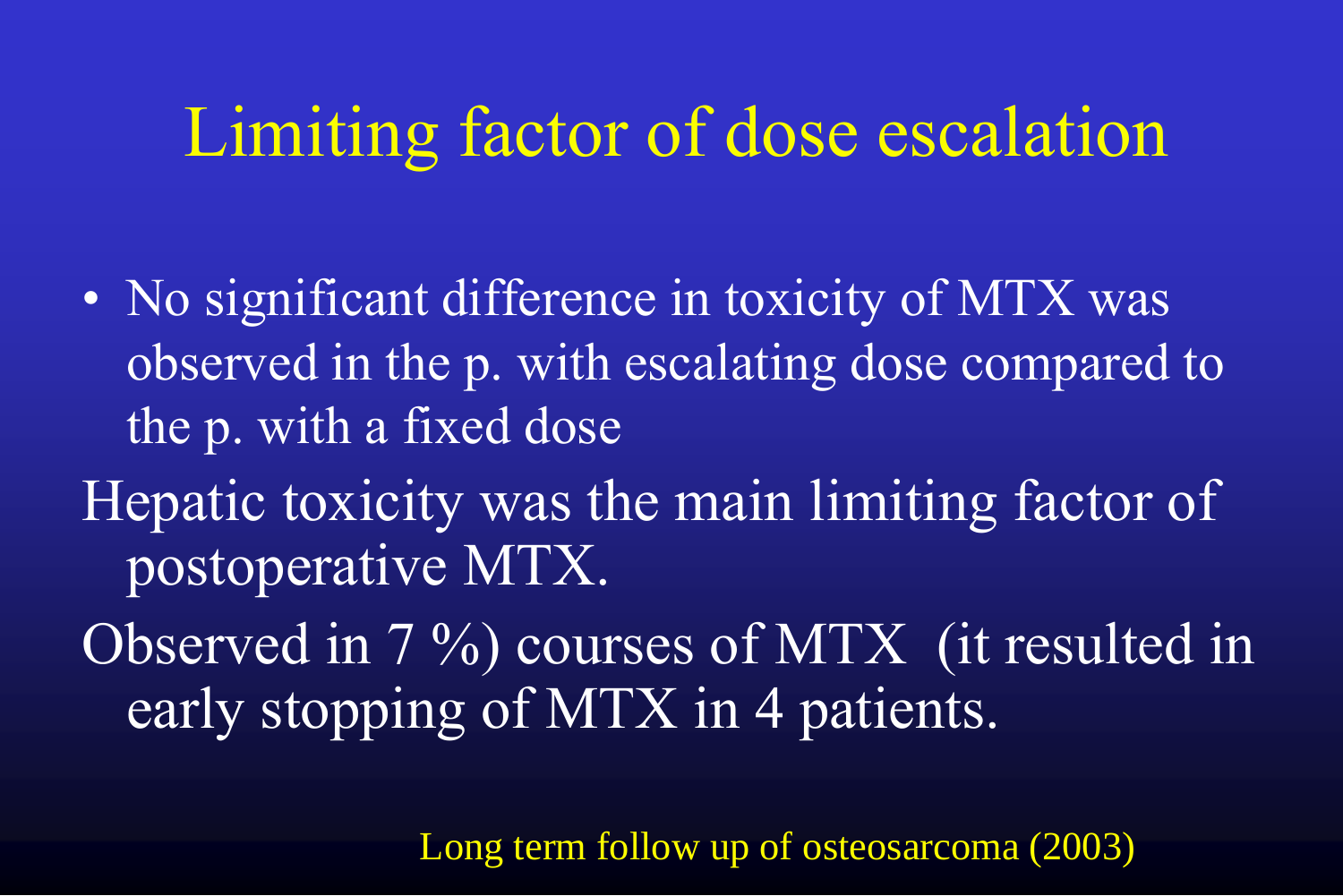#### LOCAL CONTROL

- 6 local recurrences were observed
- $\cdot$  4 in G2 and 2 in G3.
- All 6 p. had a low seric intensity of MTX (early stopping of MTX
- with drug intensity  $\leq 50\%$  of the planned dose).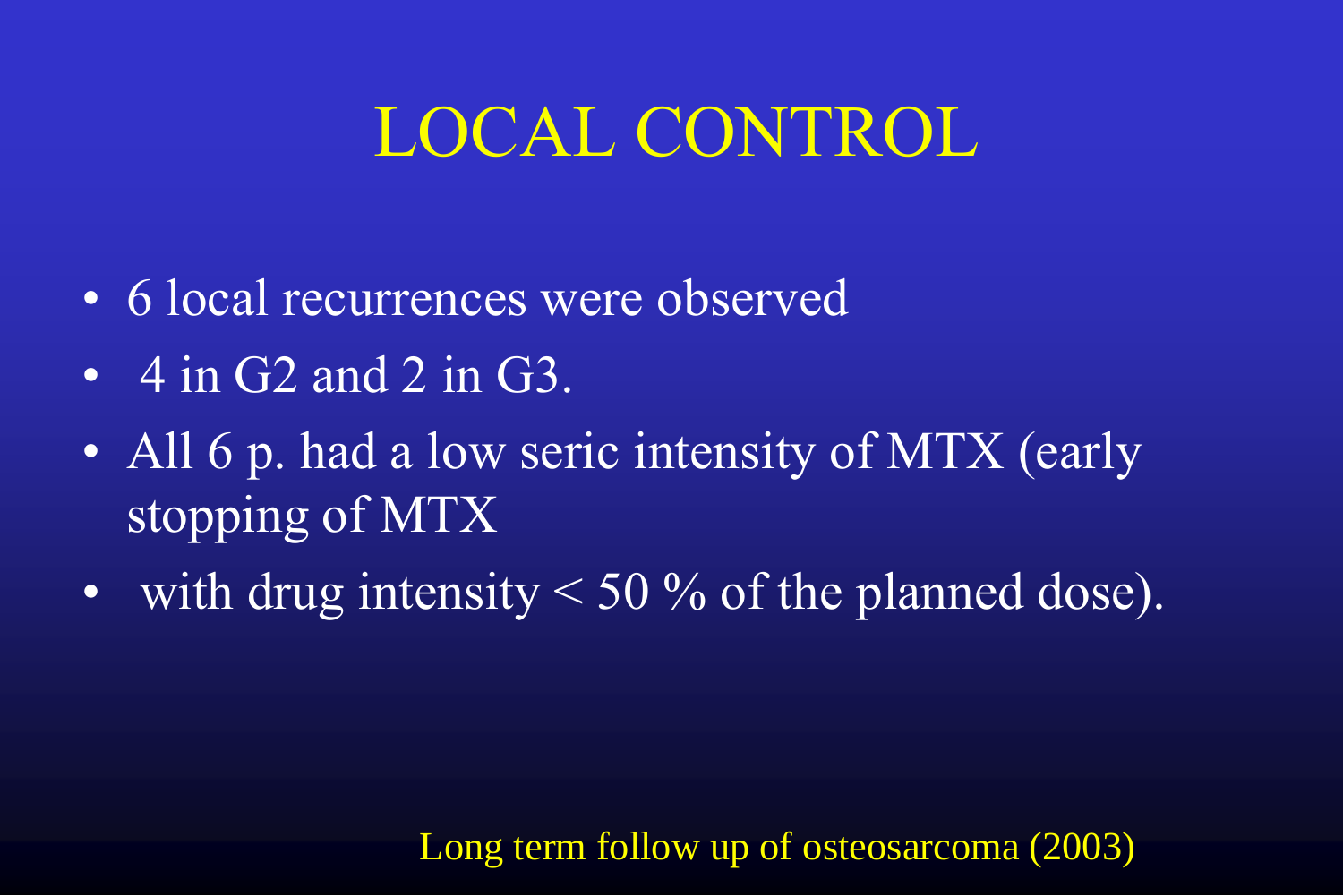# Dose escalation of MTX in group 3

- A dose escalation was necessary in nearly 70 % of cases (32/45) due to low serum concentration (15), lack of clinical response  $(9)$  or both  $(\overline{8})$ .
- The average dose increase was 35 % of the first given dose. The mean dose of of MTX of 13.5 g/m<sup>2</sup>/course (mean seric concentration of 1175 µmol/l).
- No significant difference in toxicity was observed in the p. with escalating dose compared to the p. with a fixed dose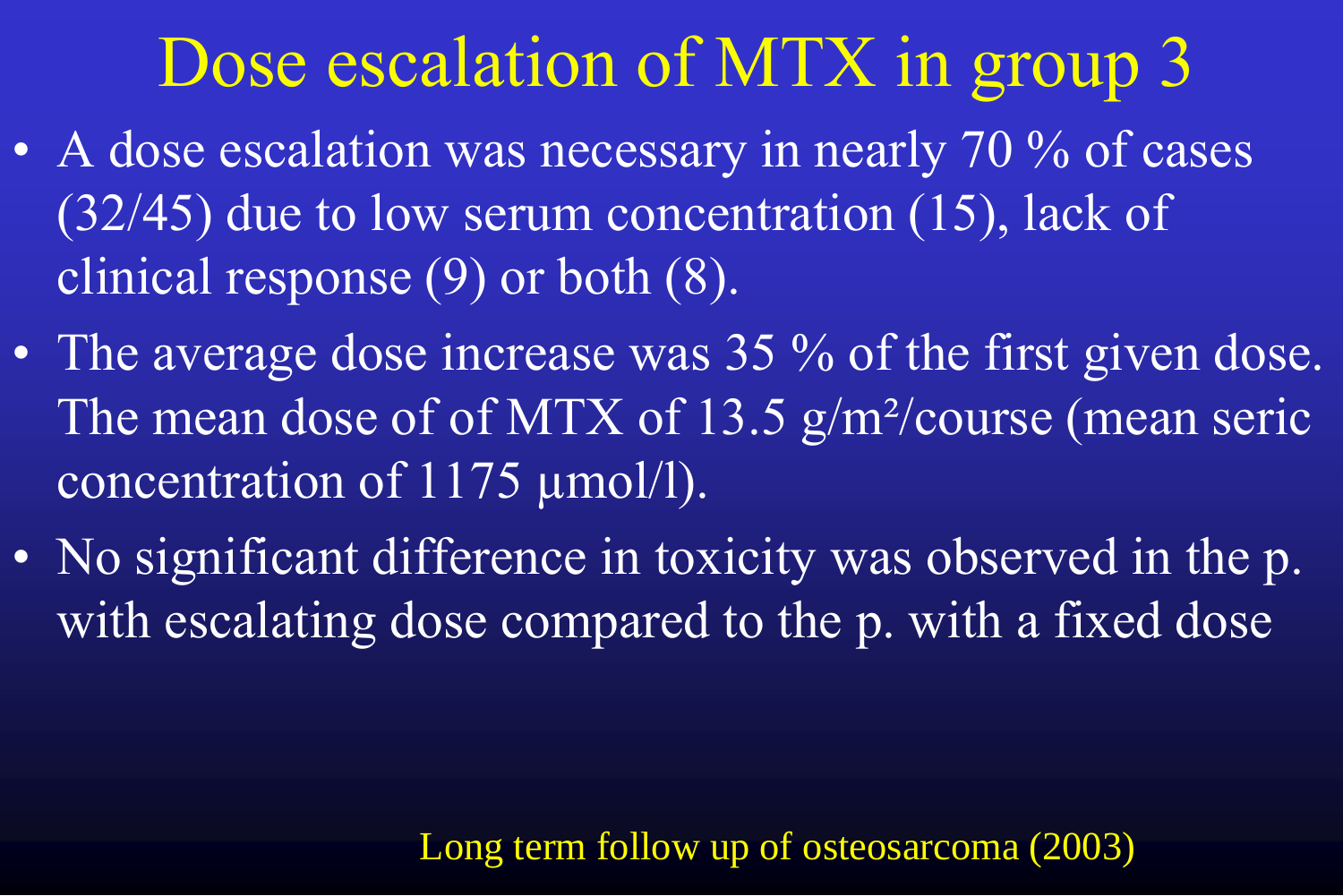# Disease free survival.

- At a median F.U. of 13.5 years we observed 38 relapses :
- Lungs 27
- Bone 5
- Local and metastatic 4,
- Local recurrence 2.
- Subsequently 29 p. died,
- 77 p. are still alive, 2 with ED, 6 in 2nd CR and 69 are EFS.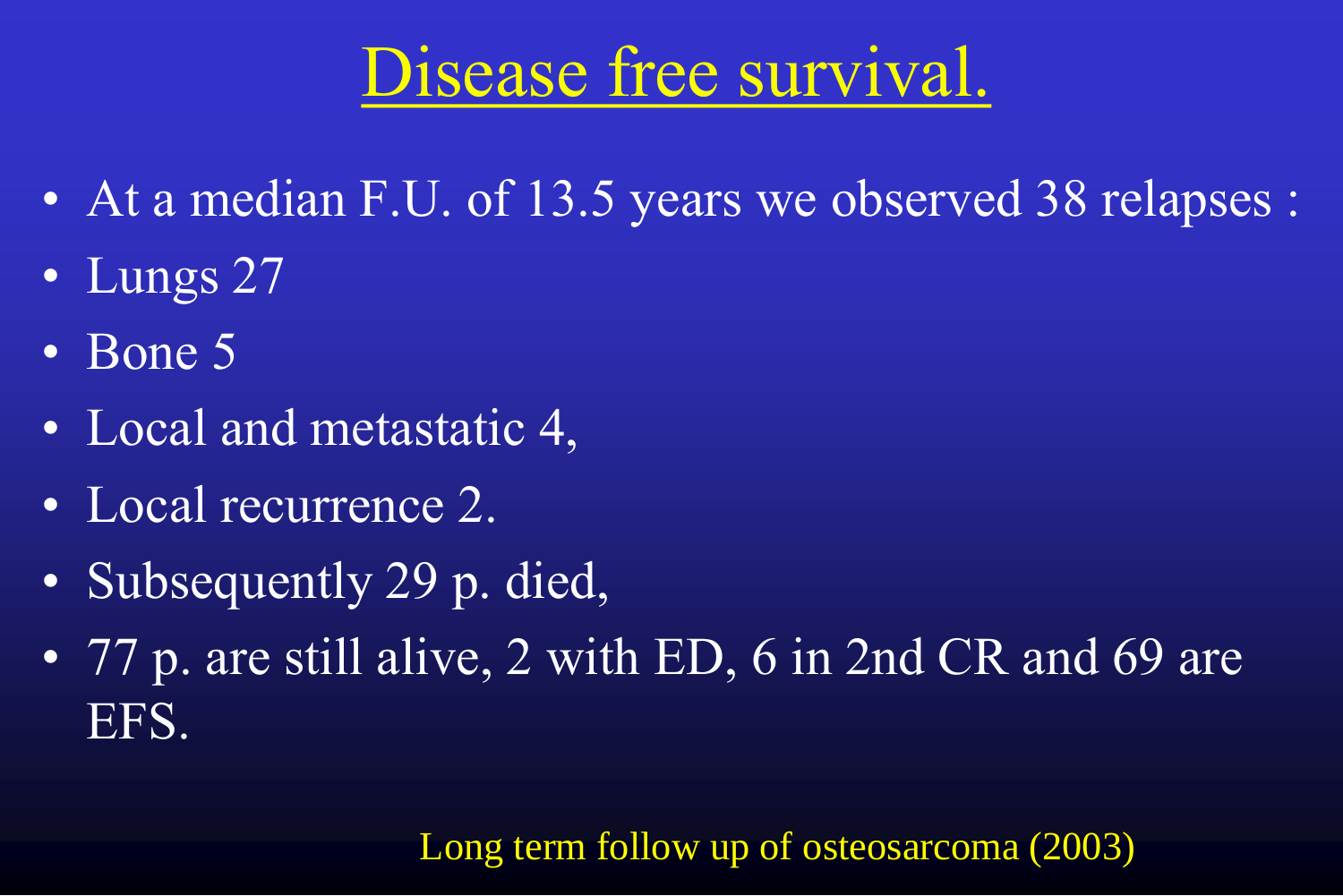#### Results according to protocols

overall survival

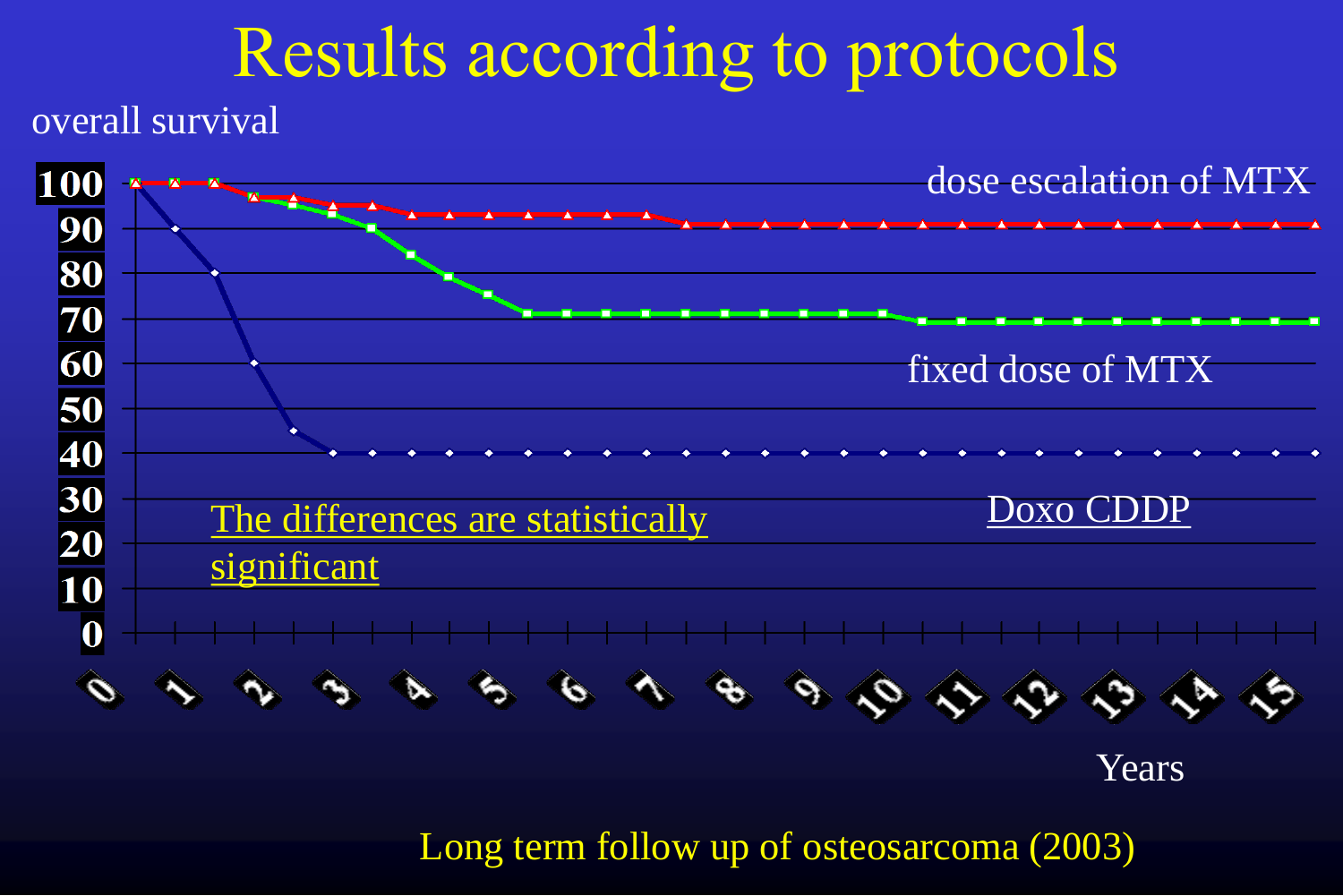#### Conclusion 1 : Bidrug CT with Doxo+Cddp is not effective enough !